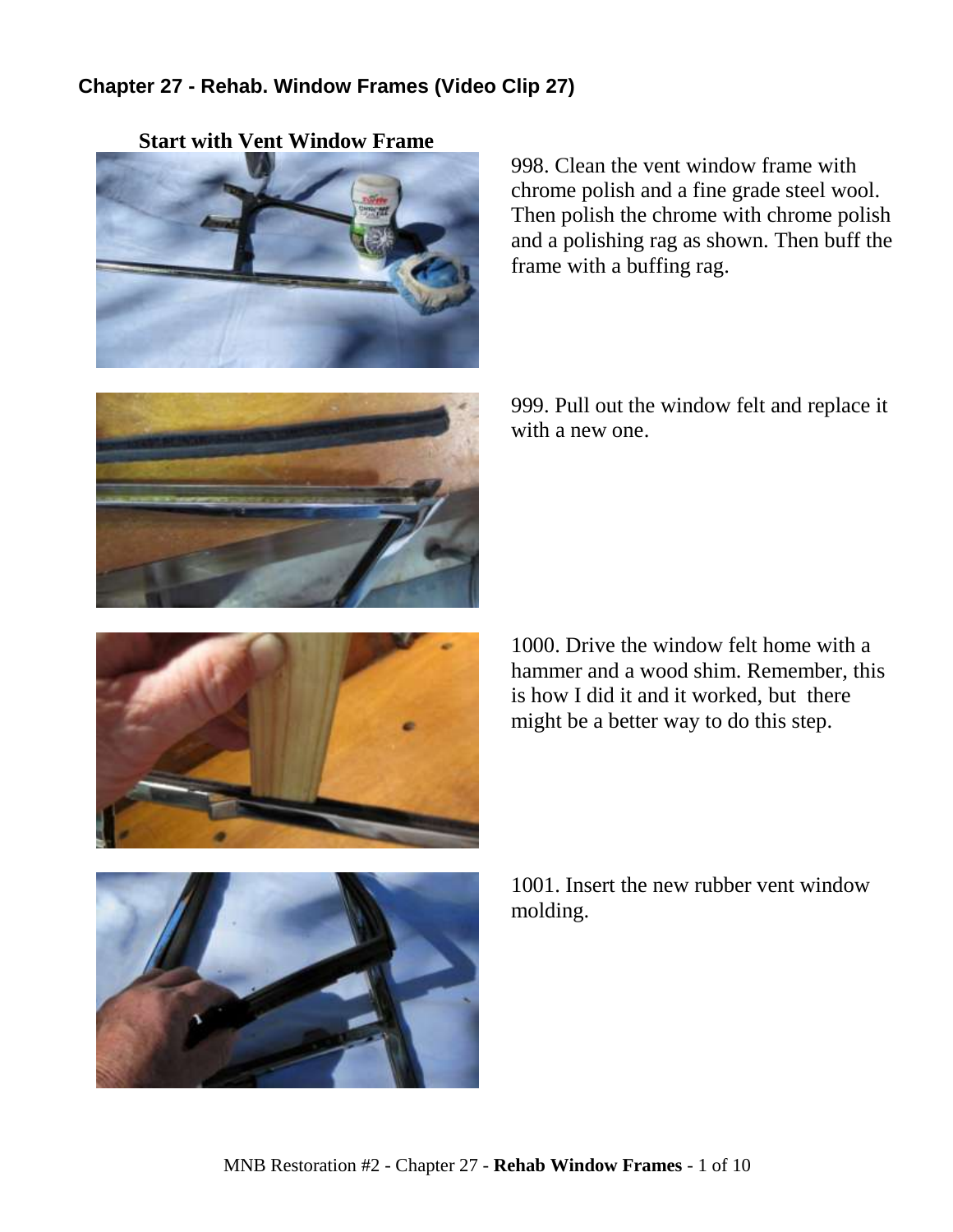

1002. Start by pushing the molding into the channel using a flathead screwdriver as necessary.

*Note: To ease installation, spray the channel with Windex.* 



1003. To protect the bracket, put a piece of carpet on the workbench. There is one place where the rubber molding does not fit due to the rivets in the frame, as shown. Cut away the rubber in this area with a hand grinder, and install.

1004. The rubber molding should fit better now but, use the glass to help seat the rubber overnight.



1005. Take the vent window completely apart and clean up the glass and chrome as noted above.



**Begin Vent Windows**

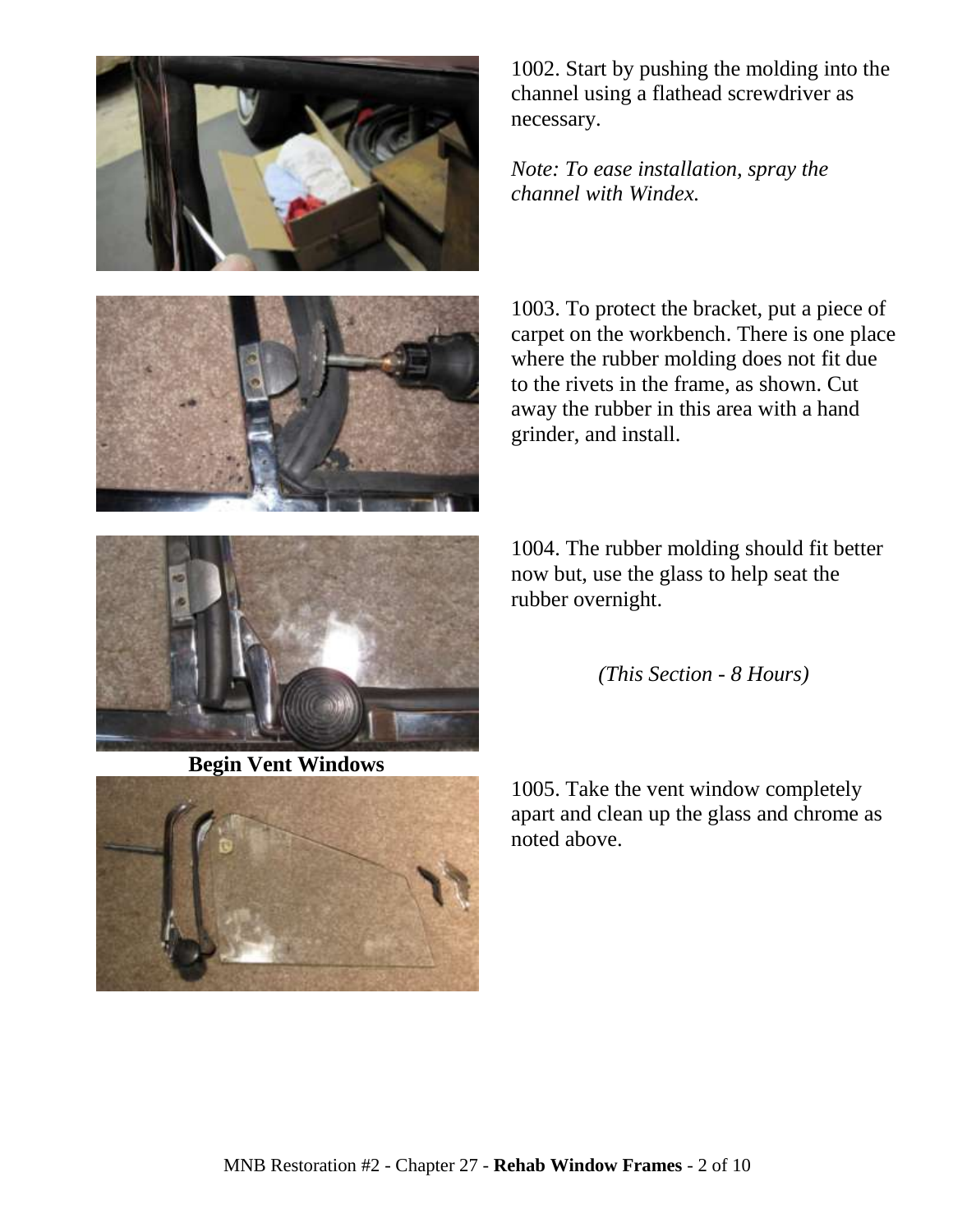



1006. From a new flat roll of molding cut the length to fit into the chrome strips. Make sure it overlaps the width on the outside as shown below.

1007. The length of the molding is cut to fit, overlaps the window as shown.

*Note: The extra material will be cut off later.*

1008. Add 3M adhesive on the glass and the chrome and slide the glass into the frame.



1009. Cut off the excess rubber, flush with brackets on the corner of the frame as shown.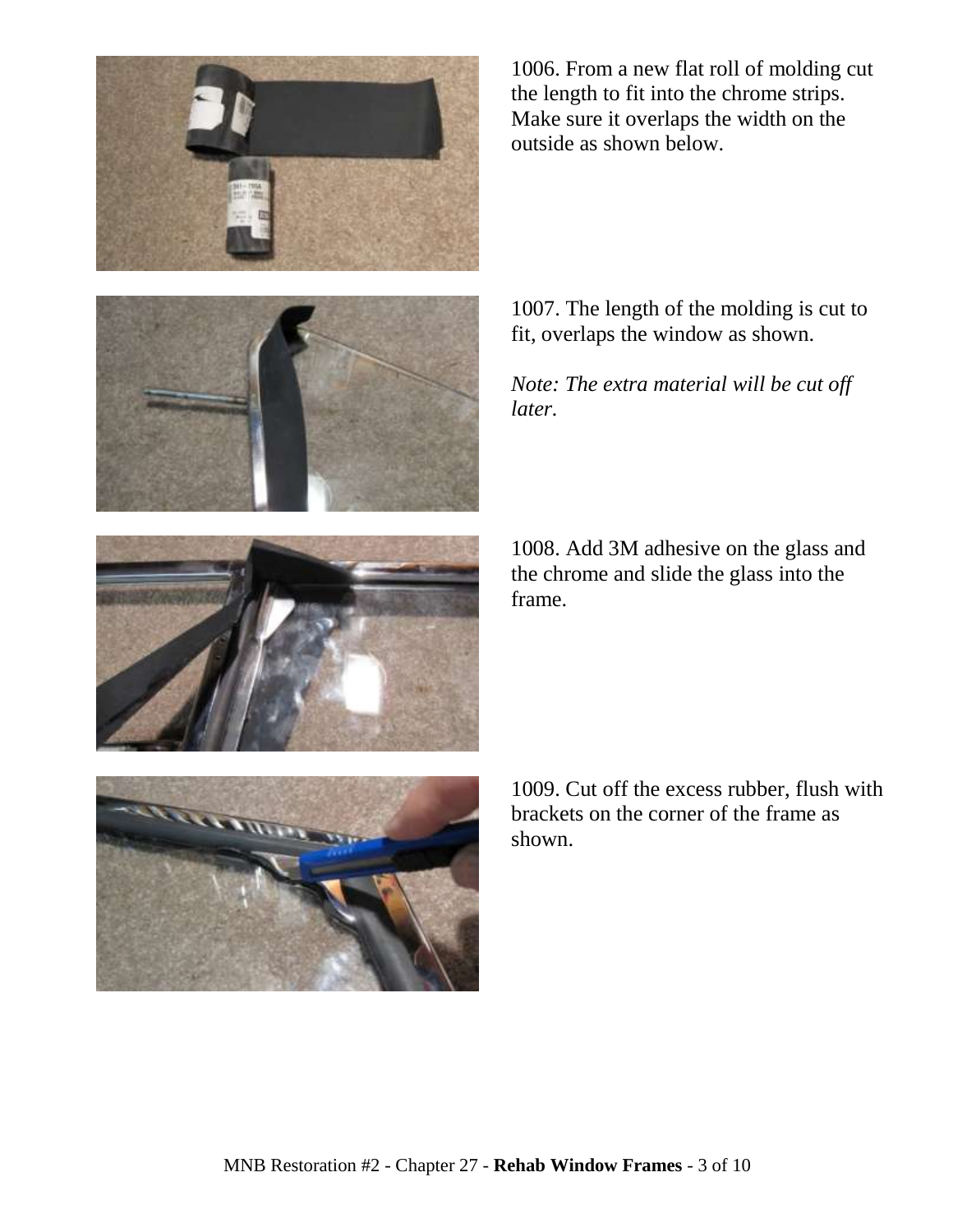

**Begin Rear or Quarter Window Frame**



Kt Keon

1010. Cut excess rubber around all of the chrome on the window. Put the vent glass into the frame to create a bond overnight.

*(This Section - 4 Hours)*

1011. With a Phillips screwdriver remove the left screw on the bottom of the frame. Place the small screws in a container to keep from misplacing them.

1012. With a Phillips screwdriver remove the right screw on the bottom frame and place them in a container for safe keeping.



1013. Carefully pull the bottom frame out from the window.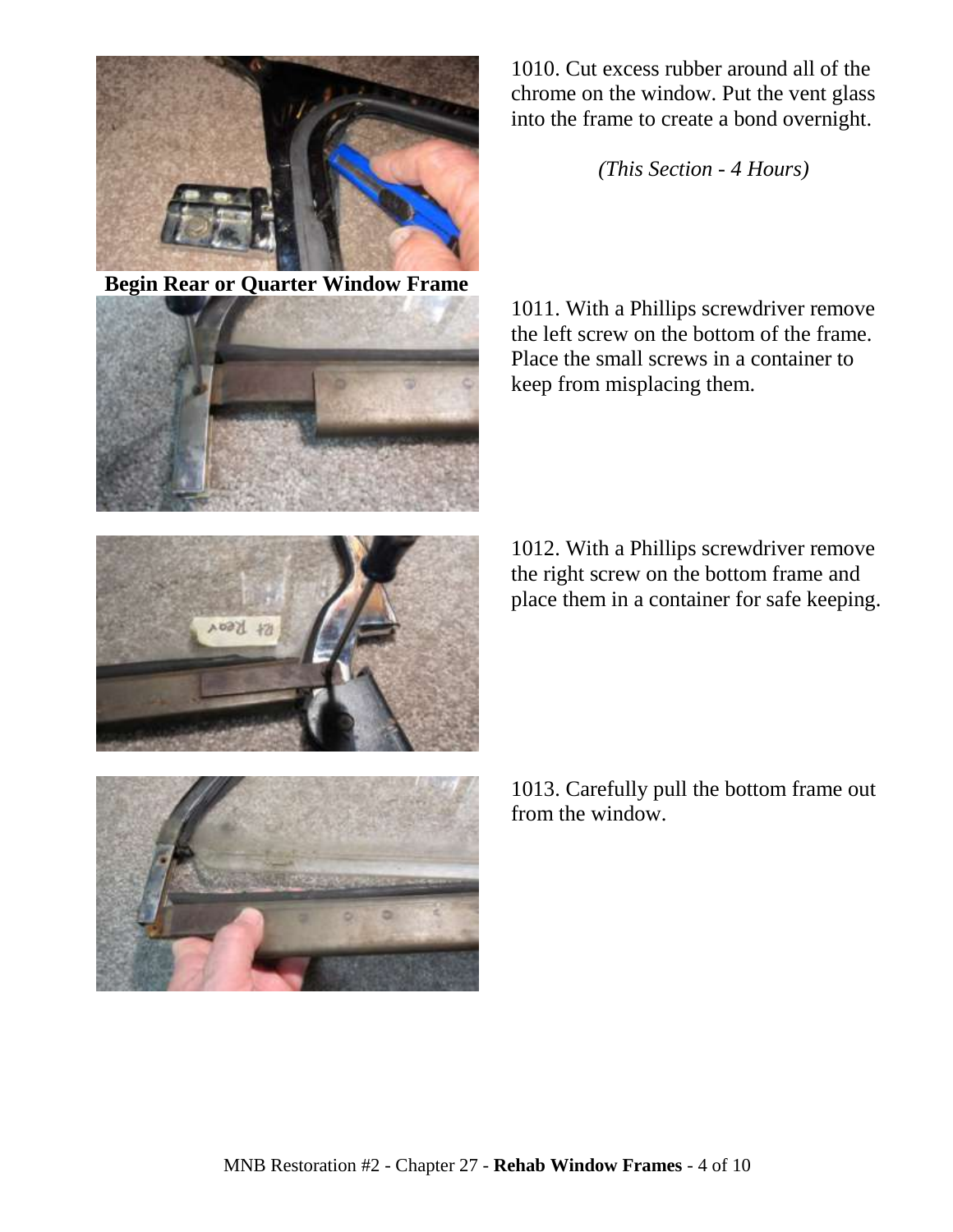

1014. Carefully pull the glass out.

1015. Pull the rubber molding out.

1016. Slide off the vertical end molding off the frame.

1017. Clean the quarter window frame with Chrome polish and a fine grade steel wool.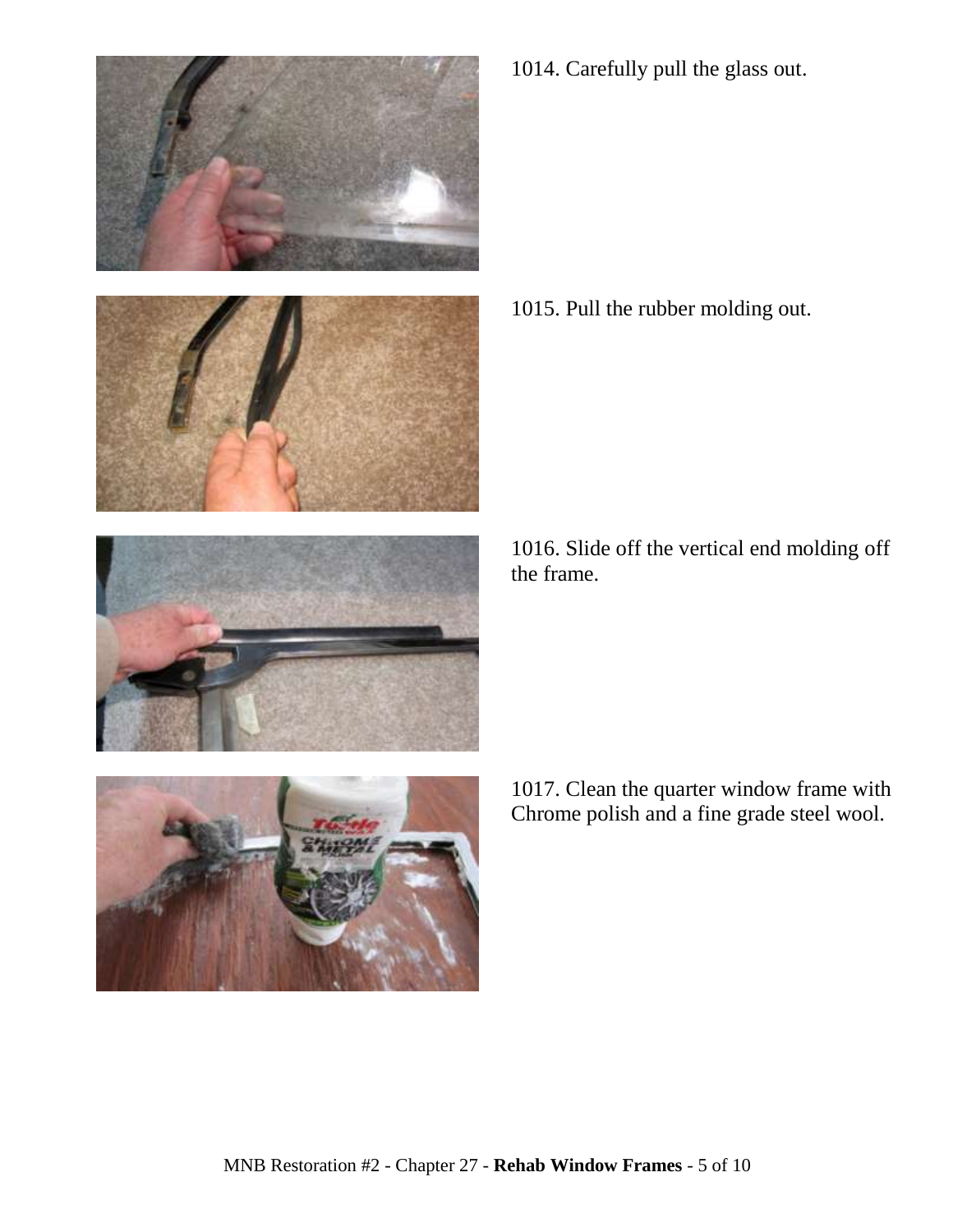







1018. Then polish the chrome frame with chrome polish and a polishing rag as shown.

1019. Buff the frame to a shine with a buffing rag.

1020. One of the bottom window frames had a little rust on the inside so I applied Rust- Oleum rust remover on the rust area of this frame and let it sit overnight.

1021. The next day I painted both bottom window frames with a prime sealer.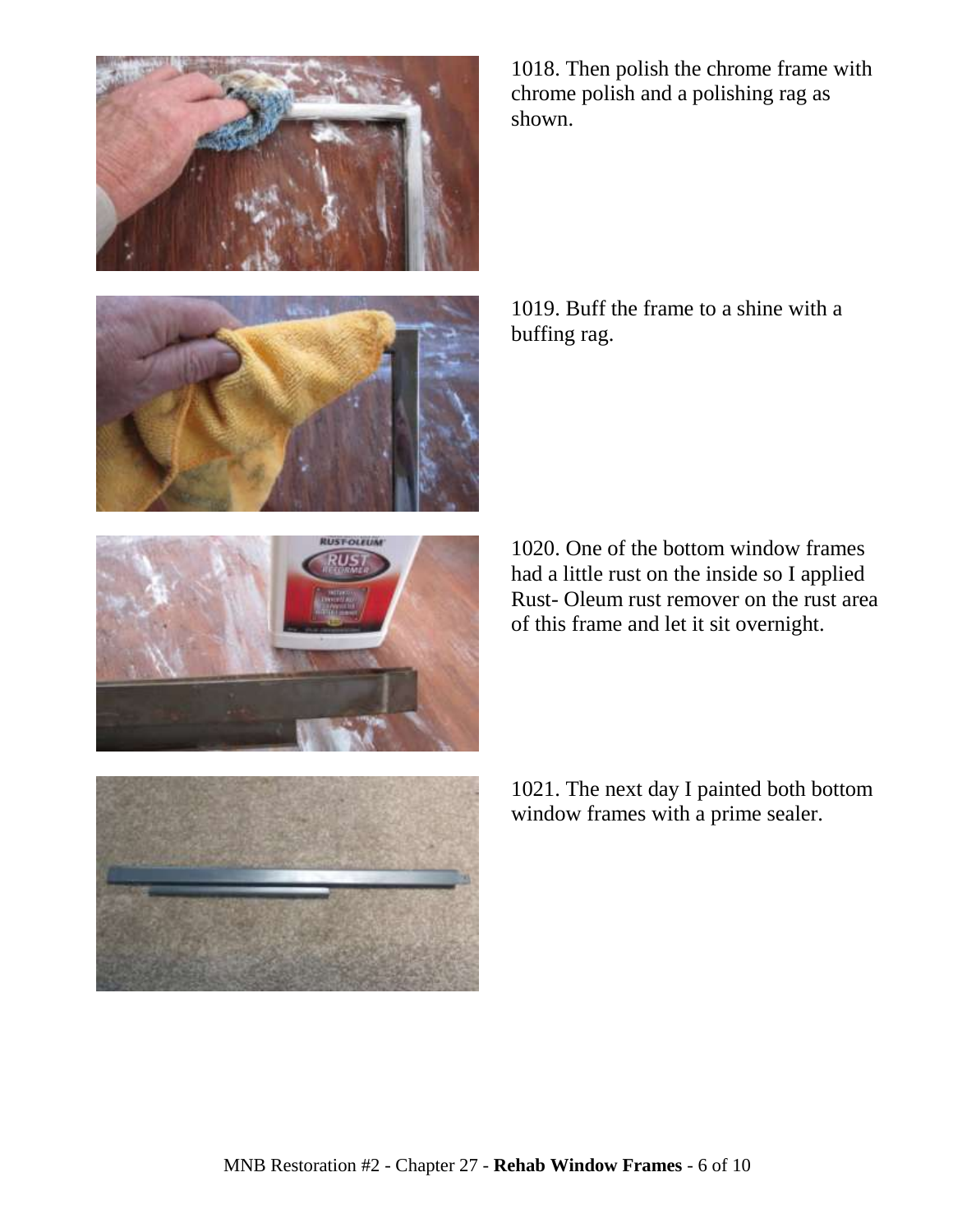

1022. Carefully, wash both sides of the window glass with Windex.

1023. A view of the rear window with all parts clean and ready to put back together.

1024. Cut the window insert rubber molding to length and at a 45 degree angle where required (Using the approximate window bend is satisfactory).

1025. I tried to install the molding and glass in the frame but the molding kept moving, so I added a little 3M adhesive to the inside of the molding and glued the molding to the glass prior to installing the unit into the frame, which worked find.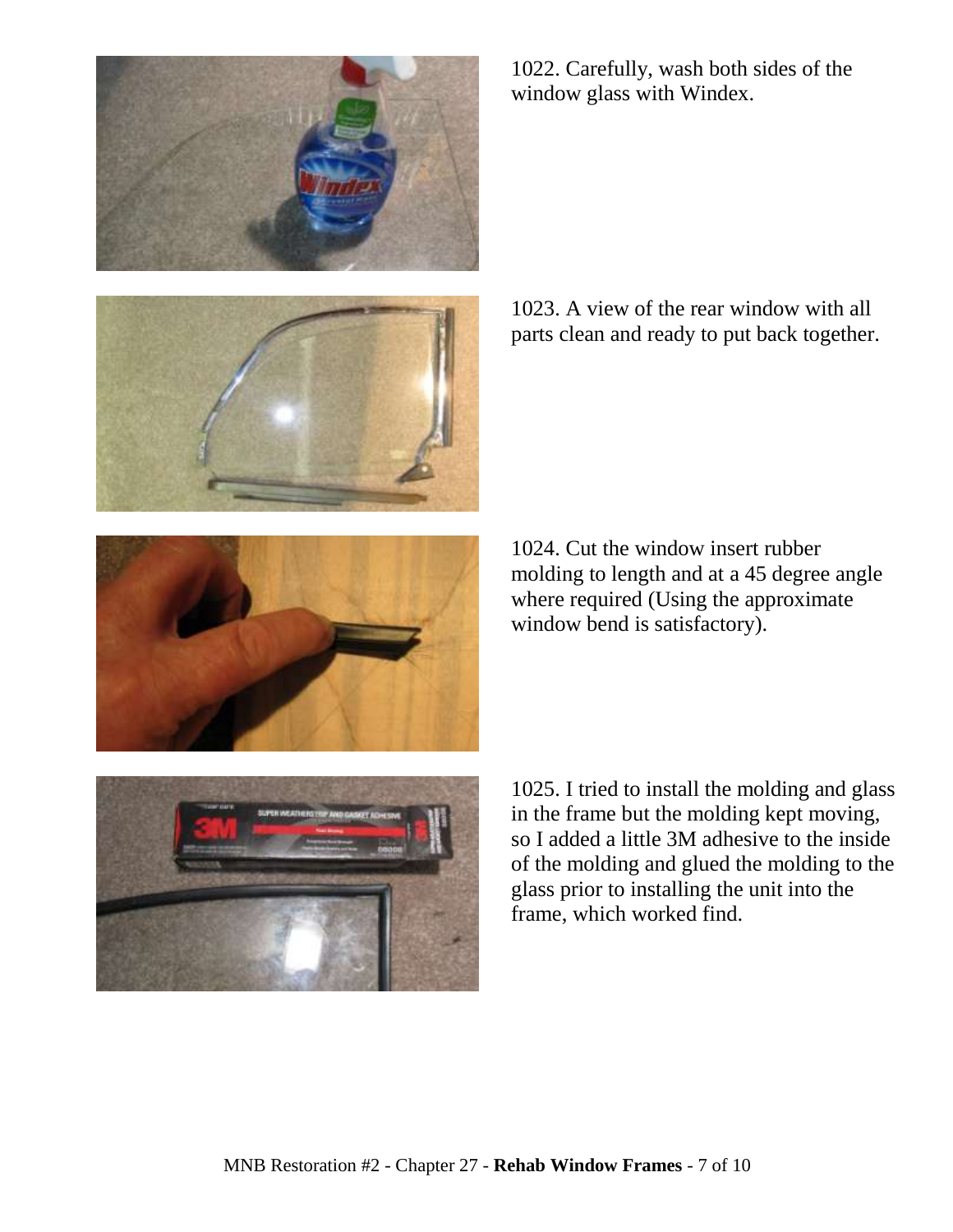

1026. Slip the new vertical end molding into the channel.

*Note: Later in chapter 34, I find out it is better to leave this molding off until after the windows scrapers are installed. This will give you a little more room with your fingers in installing the inner window scrapers.*

1027. The use of Windex helped the rubber molding slide onto the frame.

1028. Woodworking clamps were used to pull the frame together tightly so that the screws could be inserted.

1029. Use new stainless steel screws to secure the bottom plate.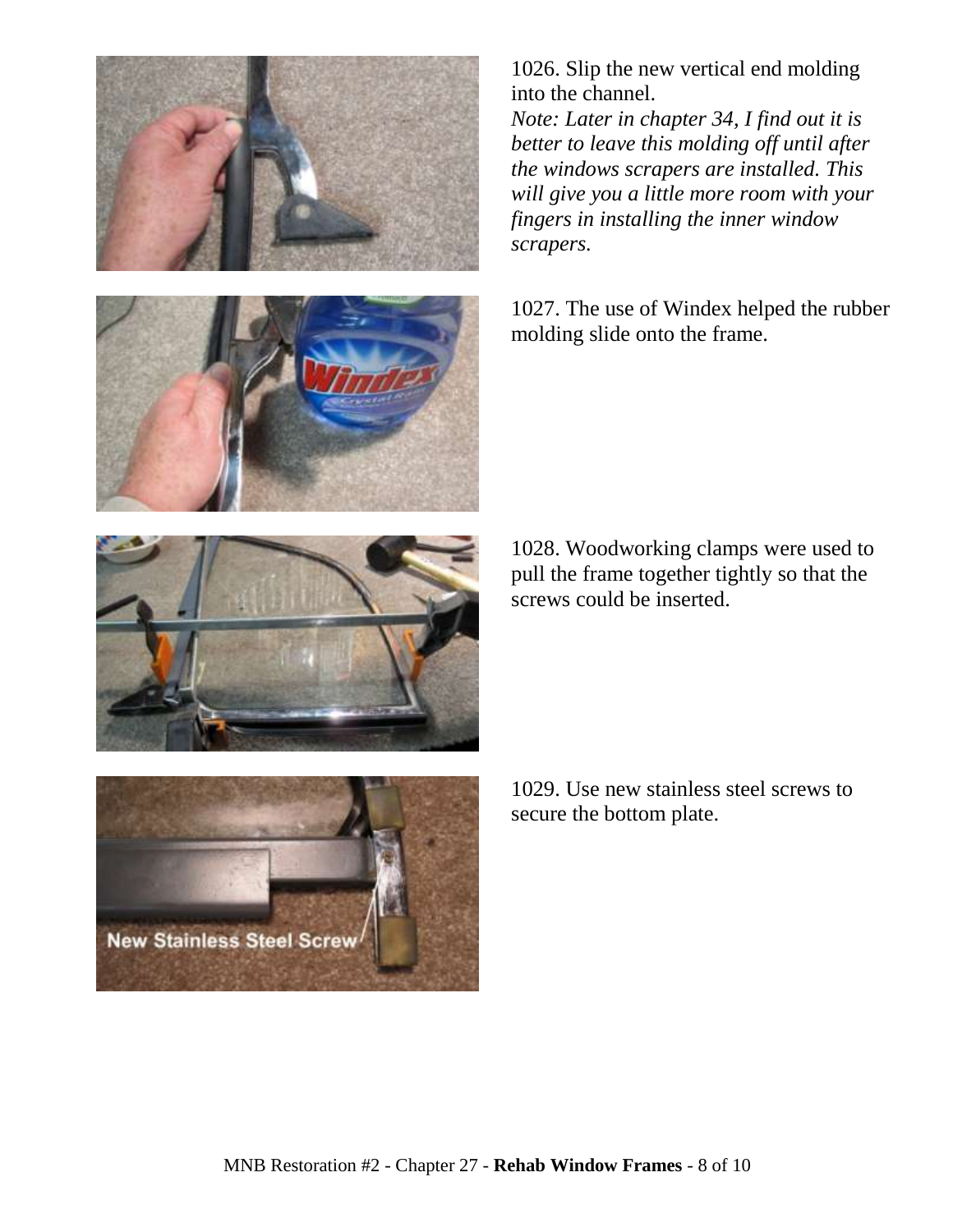

**Begin Front Window Frame**



1030. The quarter window is now put back together.

*This Section - 8 Hours*

1031. Front window unit removed from the car.

1032. Carefully, slip the frame off the window glass.



1033. I tried several methods of trying to slip the glass into the rubber and then into the metal frame, but I was afraid I would break the glass so I decided to take the front two windows to Kittrell Glass Company for them to attach the metal frame.